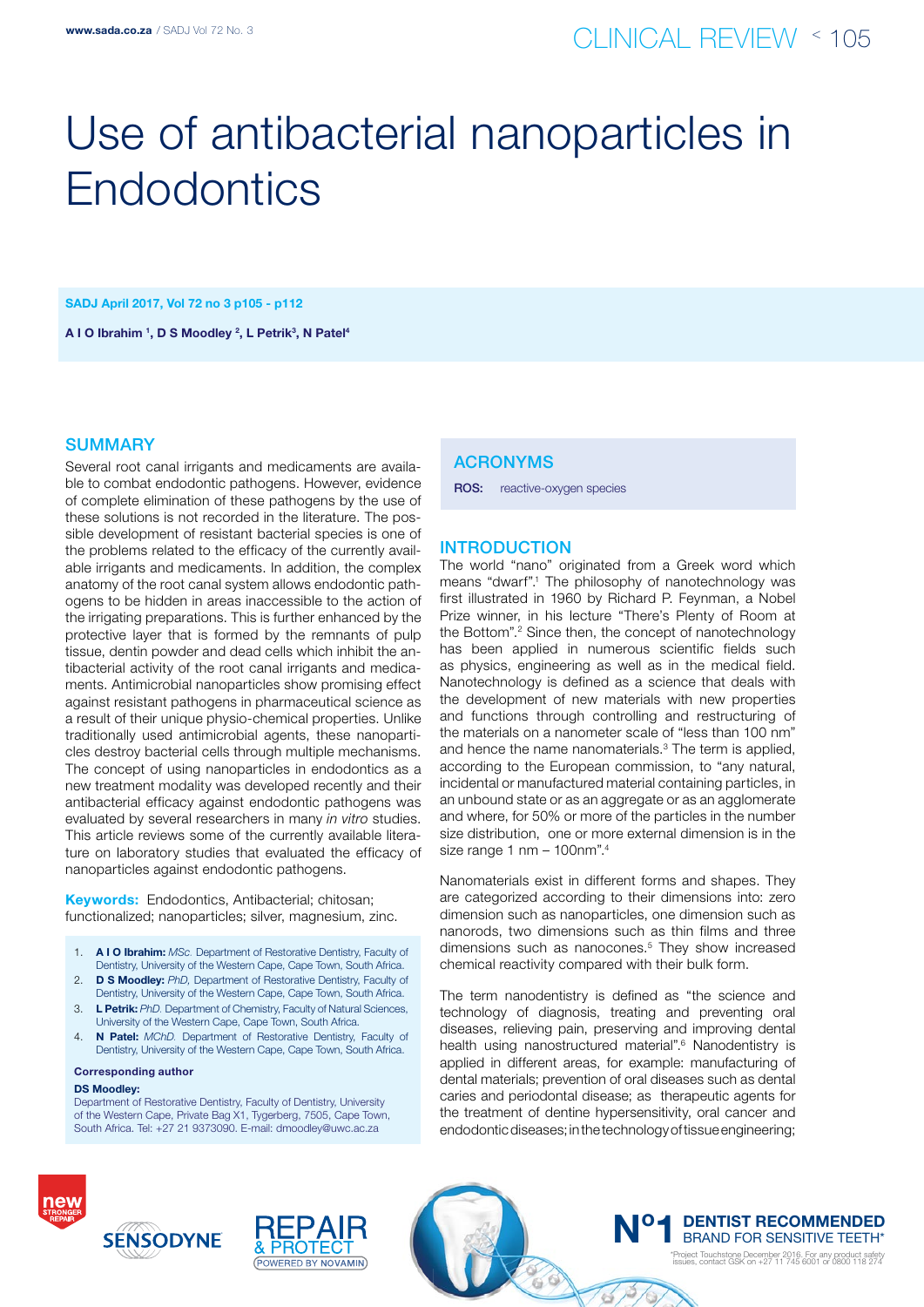and as a diagnostic aid to identify certain diseases such as oral cancer.<sup>7</sup> Currently the application of nanomaterial in endodontics is limited to a few studies that evaluated the antimicrobial properties of some nanomaterials in different forms against endodontic pathogens.

### Endodontic diseases as a microbial infection

Microbial elements are the most common cause of pulpal and periapical pathosis.<sup>8</sup> All endodontic infections are polymicrobial in nature<sup>9</sup> with differences between the types of micro-organisms isolated from primary and secondary root canal infections.<sup>10</sup> Microbiological studies have revealed more than 400 microbial species from endodontic samples.11

Endodontic infection is eventually established as a biofilm.12 This form of microbial colonization inside the root canal system was initially discovered by Ramachandran Nair.13 Microbial biofilm is a surface-attached microbial community defined by Mohammadi *et al* as "a sessile multicellular microbial community characterized by cells firmly attached to a surface and enmeshed in a self-produced matrix of extracellular polymeric substance".14 Endodontic biofilm is composed of 10-15% bacterial cells embedded in 85-90% of that extracellular substance.15

### Virulence of endodontic pathogens

The virulence and pathogenicity of endodontic microorganisms in a biofilm state are enhanced by several factors.16-19 In 2010, Kishen listed basic mechanisms which allow endodontic pathogens to resist the commonly used root canal irrigants and medicaments.<sup>20</sup> These mechanisms are usually associated with the extracellular polymeric matrix, rate of bacterial growth, availability of nutrients and ability to adopt a resistant phenotype.20

The extracellular polymeric matrix can play a major role in increasing the resistance of endodontic biofilm against root canal irrigants and medicaments.16 Amongst the factors contributing to this resistance are: the ability of the extracellular polymeric matrix to facilitate adhesion of the biofilm structure to the tooth surface and provide mechanical stability to the biofilm. The matrix is a source of nutrition during starvation conditions.16 Moreover, the close proximity of the bacterial cells within the biofilm structure facilitates microbial communications such as exchange of genetic information and communication between cells (quorum sensing) in the regulation of gene expression and microbial synergy.16 Additionally, the extracellular polymeric matrix was shown to decrease the penetration rate of antimicrobial agents.21

Another factor associated with the high virulence of endodontic pathogens in a biofilm state is their ability to demonstrate dissimilar gene expression patterns compared with those microorganisms found in a planktonic state. As a result, microbial biofilm is found to be more resistant to antimicrobial agents.<sup>22,23</sup>

#### Antibacterial mechanisms of nanoparticles

The use of nanoparticles as antimicrobial agents has recently attracted considerable attention in the medical

field as a result of their superior antibacterial properties compared with those of other antimicrobial agents together with a low potential to produce microbial resistance.<sup>24</sup> The antimicrobial activity of nanoparticles against different microorganisms differs from that of its original bulk state<sup>24</sup> and may vary according to the different types of nanoparticles.<sup>25</sup>

The efficacy of the nanoparticles to eliminate bacterial cells is attributed to the concurrent effect of two different mechanisms (Figure 1). One involves the binding of nanoparticles to the targeted bacterial cell membrane through electrostatic forces, causing an alteration in the membrane potential, depolarization and eventually loss of membrane integrity.26 This results in disturbance of major bacterial cell functions such as respiration, transportation of nutrients and disturbance of energy transduction, leading subsequently to bacterial cell death.26 The second mechanism includes the production of oxygen freeradicals such as reactive-oxygen species (ROS) that can influence survival of the bacterial cell by blocking the protein function, destroying DNA and resulting in excess radical production.27

### Antimicrobial efficacy of nanoparticles in endodontics

Different types of nanoparticles have been investigated recently in different forms in *in vitro* studies to evaluate their efficacy against endodontic pathogens.1,28,29 The nanoparticles used in these studies broadly can be classified into three categories according to their nature: metallic or inorganic, polymeric and bioactive non-organic nanoparticles.

# Antibacterial efficacy of metallic or inorganic nanoparticles

The antibacterial effect of metallic or inorganic nanoparticles such as silver, magnesium and zinc oxide against endodontic pathogens have been evaluated in many *in vitro* studies.<sup>30-32</sup> Among these, the antibacterial effect of silver nanoparticles was the most commonly considered in the literature.

## Silver nanoparticles (Ag-NPs)



Figure 1: Diagrammatic representation of the antibacterial mechanisms of nanoparticles

(A) Toxicity through production of reactive oxygen species (ROS),

 $\boldsymbol{\mathcal{Z}}$  $\lambda$  $\overline{\mathbb{Q}}$ 

(B) Nanoparticles attach to bacterial cell membrane causing toxicity through cell membrane damage.





**N° 1 DENTIST RECOMMENDED**<br>BRAND FOR SENSITIVE TEETH\* \*Project Touchstone December 2016. For any product safety issues, contact GSK on +27 11 745 6001 or 0800 118 274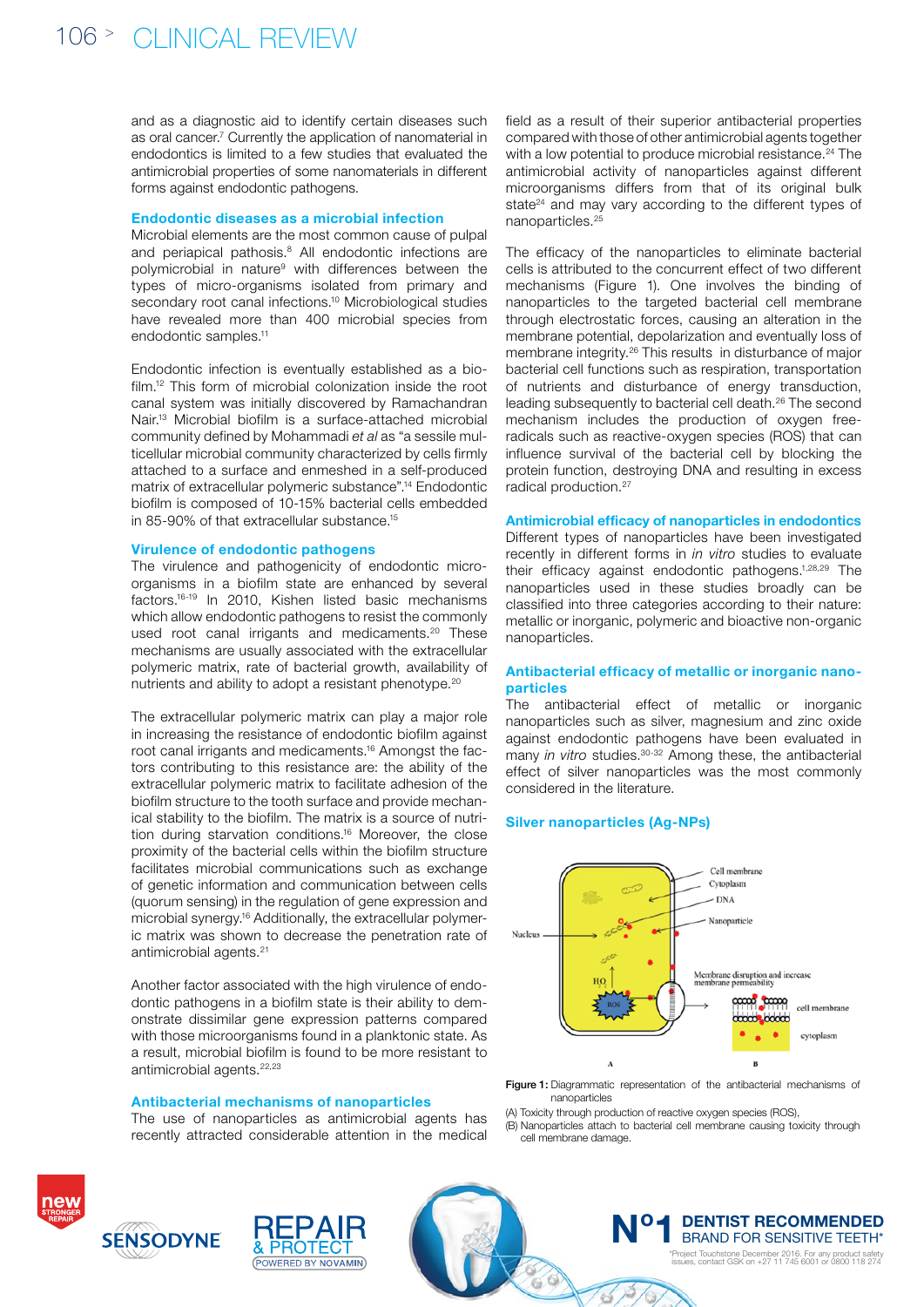The antimicrobial properties of silver nanoparticles were first demonstrated by Jose Ruben *et al*. 33 Silver nanoparticles have the ability to bind to the negatively charged part of the bacterial cell membrane, disturbing its functions such as permeability and respiration, causing leaking of the cytoplasmic content and eventually rupture of the bacterial cell. As a result, the nanoparticles will infiltrate inside the cytoplasmic content and interact with sulphur- and phosphorus- containing proteins such as DNA and RNA, causing further damage to the bacterial cell.<sup>33</sup> Additionally, the silver nanoparticles release silver ions when in contact with an aqueous media, further disturbing the bacterial functions. 33-37

Wu *et al*. evaluated the effect of silver nanoparticles in a concentration of 0.1% as an endodontic irrigant solution and as a gel in two different concentrations (0.02% and 0.1%) against *Enterococcus faecalis* biofilm.31 The solution did not cause any major change to the structure of *E. faecalis* biofilm. However, the use of silver nanoparticles in a gel form with a concentration of 0.02% had the ability to disrupt the structural integrity of the *E. faecalis* biofilm more than a 0.01% silver nanoparticle gel and thus decreased the number of viable bacteria.<sup>31</sup>

The antibacterial effect of silver nanoparticles as an intra-canal medicament in a paste form was evaluated by Buruniera *et al*. 38 Three different carriers for silver nanoparticles were used in their study, namely; hydroxyethylcellulose polymer, carbomer polymer gel and polyethylene glycol. The antibacterial efficacy of these new materials was evaluated against different bacterial species such as *E. faecalis*, *Pseudomonas aruginosa*, *Streptococcus mutans*, *E. coli* and *Staphylococcus aureus*. This study showed that the use of silver nanoparticles when loaded into different types of carriers had an antibacterial effect against the tested bacterial species. Additionally, the use of hydroxyethylcellulose polymer gel as a vehicle for silver nanoparticles provided the maximum homogeneity and fluidity as a carrier compared with the other materials and thus resulted in improved antibacterial properties.<sup>38</sup>

Silver nanoparticles may hold different surface charges and the effect of these variations on their antibacterial efficacy was evaluated by Abbaszadegan *et al*. 39 The efficacy of three preparations having surface charges of neutral, negatively-charged or positively-charged against planktonic cells of *E. faecalis* was compared with that of

| Table 1: Summary of studies that evaluated the antimicrobial effect of metallic nanoparticles against some endodontic pathogens |                                                                              |                                                                                                                        |                                                                                                                                                                                                                                                                                            |                                    |  |
|---------------------------------------------------------------------------------------------------------------------------------|------------------------------------------------------------------------------|------------------------------------------------------------------------------------------------------------------------|--------------------------------------------------------------------------------------------------------------------------------------------------------------------------------------------------------------------------------------------------------------------------------------------|------------------------------------|--|
| <b>Nanoparticles</b><br>used                                                                                                    | Microorganism<br>tested                                                      | <b>Test mechanism</b>                                                                                                  | <b>Findings</b>                                                                                                                                                                                                                                                                            | Authors/year                       |  |
| Ag-NPs                                                                                                                          | E. faecalis biofilm                                                          | As an irrigant and as<br>a gel                                                                                         | Use of Ag-NPs as irrigant does not change bio- Wu et al (2014)<br>film structure.<br>0.02% Ag-NPs in a gel form can disrupt the<br>structural integrity of the biofilm.                                                                                                                    |                                    |  |
| Ag-NPs                                                                                                                          | E. faecalis                                                                  | Added to calcium<br>hydroxide                                                                                          | Ag-NPs enhance the antibacterial properties of Afkhami et al (2015)<br>calcium hydroxide                                                                                                                                                                                                   |                                    |  |
| Ag-NPs                                                                                                                          | E. coli,<br>P. aruginosa,<br>S.mutuns,<br>S, aureus                          | As intra-canal<br>medicament using<br>different carriers                                                               | Ag-NPs have antibacterial properties against<br>the tested microorganisms in the three carriers                                                                                                                                                                                            | Buruniera et al<br>(2014)          |  |
| Ag-NPs                                                                                                                          | Planktonic<br>E. faecalis                                                    | With different surface<br>charges (neutral, posi-<br>tive and negative)                                                | Positively charged Ag-NPs have low antibacterial<br>properties, although more effective in lower<br>concentrations than neutral and negative<br>surface charges in diluted concentrations<br>Antibacterial properties were not affected by the<br>inhibitory effect of dentine powder.     | Abbaszadegan et al<br>(2015)       |  |
| Mg-NPs                                                                                                                          | E. faecalis,<br>S. aureus.<br>C. albicans                                    | As an irrigant solution                                                                                                | Mg-NPs showed extended antibacterial action<br>over time                                                                                                                                                                                                                                   | Monzavi et al (2015)               |  |
| ZnO-NPs                                                                                                                         | E. faecalis biofilm                                                          | As an irrigant solution<br>and when added<br>to zinc oxide based<br>sealer                                             | ZnO-NPs decreased the number of colony Kishan et al (2008)<br>forming units of the tested bacteria.<br>ZnO-NPs enhanced the antibacterial property of<br>zinc oxide based sealer.<br>Dentine treated with zinc oxide nanoparticles re-<br>duced bacterial adhesion to dentine wall by 95%. |                                    |  |
| ZnO-NPs                                                                                                                         | E. faecalis in<br>planktonic and<br>biofilm state                            | As an irrigant solution                                                                                                | ZnO-NPs completely eliminated planktonic bac-<br>teria while those in biofilm could survive up to 72<br>hours. The biofilm thickness was reduced.                                                                                                                                          | Shertha et al (2010)               |  |
| ZnO-NPs                                                                                                                         | P. aruginosa,<br>C. albicans,<br>S. aureus.<br>K. rhizophila,<br>E. faecalis | As intra-canal<br>medicament when<br>incorporated with<br>polyethylene glycol<br>with and without<br>calcium hydroxide | ZnO-NPs with calcium hydroxide had higher<br>inhibitory effect against P. aruginosa, and lower<br>effect against E. faecalis and varying degrees<br>of effectiveness against the other tested<br>microorganisms.                                                                           | Guerreiro-Tanomaru<br>et al (2013) |  |





**N° 1 DENTIST RECOMMENDED**<br>BRAND FOR SENSITIVE TEETH\* \*Project Touchstone December 2016. For any product safety issues, contact GSK on +27 11 745 6001 or 0800 118 274

 $\mathbb{Z}^3$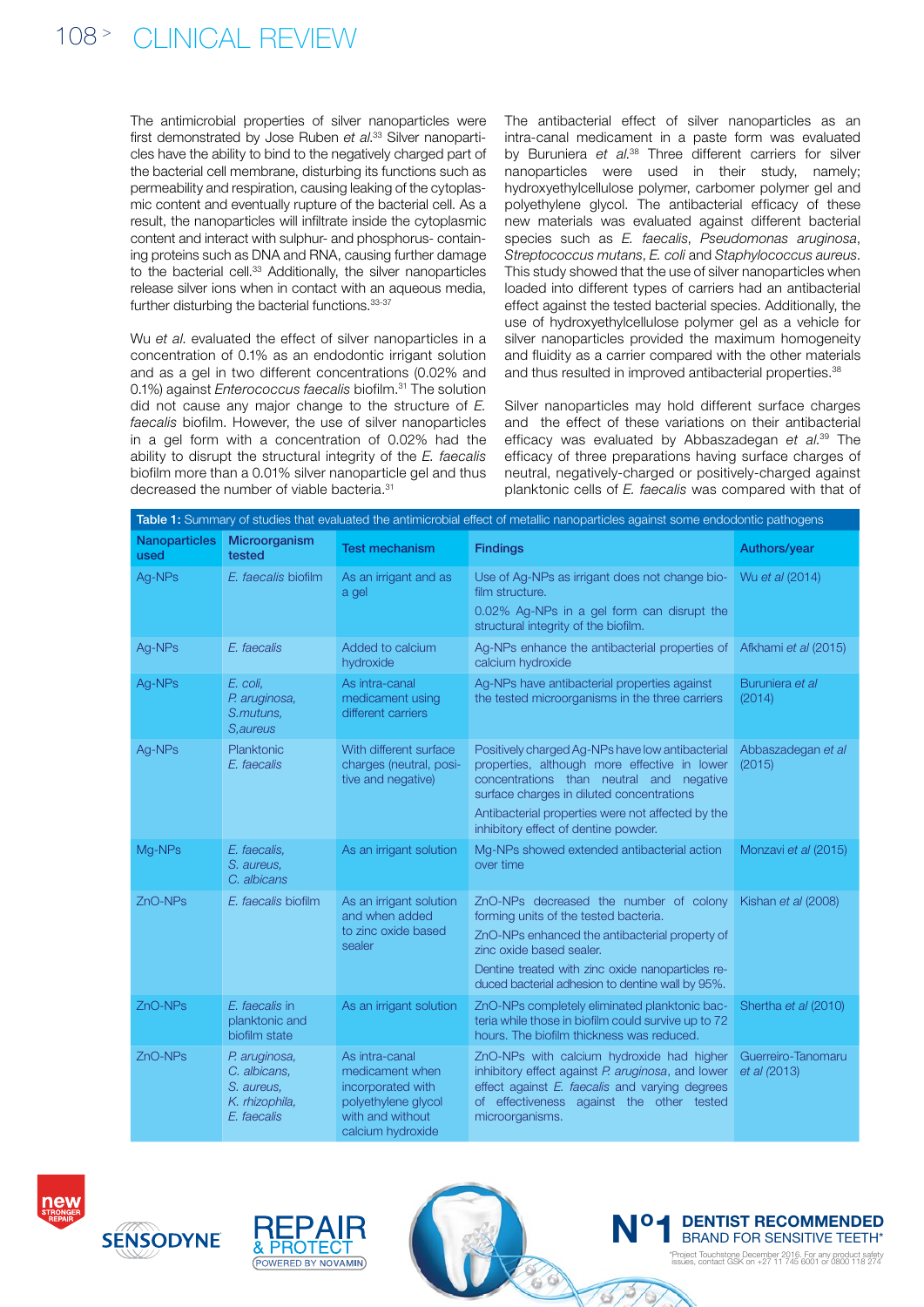

sodium hypochlorite and chlorhexidine. Positively-charged silver nanoparticles showed a minimal effect against the tested bacterial species. However, unlike with neutral and negatively-charged silver nanoparticles, sodium hypochlorite and chlorhexidine, the minimal antibacterial effect was still shown with the positively charged silver nanoparticles at lower concentrations. Additionally, some tissue inhibitors, such as dentine powder or the remnants of pulp tissue, that have the ability to inhibit the antibacterial effect of root canal medicaments,<sup>40</sup> were shown to have no such effect on the antibacterial properties of the positively-charged silver nanoparticles even after 24 hours contact time. The study concluded that the antibacterial effects of different surface-charged silver nanoparticles, sodium hypochlorite, and chlorhexidine depended on their concentrations and the contact time.39

Furthermore, silver nanoparticles were shown to enhance the antibacterial properties of some intra-canal medicaments such as calcium hydroxide, as has been demonstrated by Afkhami *et al*. in their study which tested the effect of the combination on *E. faecalis*. 41

The use of silver nanoparticles as an antimicrobial agent against endodontic pathogens shows promise. However, further investigation is required to evaluate any effect on the colour stability of the tooth structure, the dentine surface and possible cytotoxic actions on human cells.

#### Magnesium-containing nanoparticles (Mg-NPs)

Magnesium-containing nanoparticles were suggested for use as antimicrobial agents against endodontic pathogens due to their known antibacterial properties against gram-positive and gram-negative bacteria, spores and viruses.25 Magnesium-containing nanoparticles are either magnesium-oxide nanoparticles or magnesiumhalogen-containing nanoparticles such as chlorine, bromine and fluorine.26,42 The antimicrobial properties of magnesium-containing-nanoparticles were thought to be due to multiple mechanisms. Similar to the common antimicrobial mechanisms of nanoparticles, magnesiumhalogen-containing nanoparticles infiltrate inside the bacterial cell, resulting in a disturbance in the membrane potential. The penetration facilitated the DNA binding and lipid peroxidation effects of the nanoparticles, causing more destruction of the bacterial cell.43 Magnesium-oxide nanoparticles were found to be bactericidal when present in an aqueous form as a result of the action of superoxide anions that formed on the bacterial cell surface.<sup>44</sup>

The antibacterial efficacy of different concentrations of magnesium oxide nanoparticles (5 mg/L and 10 mg/L) and 5.25% sodium hypochlorite and 2% chlorhexidine against endodontic pathogens such as *E. faecalis*, *S. aureus* and *Candida albicans* was studied by Monzavi *et al*. 30 The results showed no significant differences in the antimicrobial efficacies of the irrigant solutions used against the tested endodontic pathogens. However, the inclusion of magnesium oxide nanoparticles in an irrigant solution produced extended antibacterial activity when compared with sodium hypochlorite.<sup>30</sup>

#### Zinc oxide nanoparticles (ZnO-NPs)

Zinc oxide nanoparticles showed high antibacterial effectiveness,45,46 destroying microbial cells in a higher pH environment.47 The antibacterial mechanism of zinc oxide nanoparticles is similar to that of other types of nanoparticles, causing increased permeability of the cell wall membrane, a release of cytoplasmic content and cell death.<sup>48</sup> The bactericidal effect of zinc oxide nanoparticles was shown to be related to size, the smaller the size the higher the antibacterial effect and the production of reactive oxygen species such as hydrogen peroxide when in contact with an aqueous medium.<sup>42,47,49-51</sup> Additionally, zinc oxide nanoparticles can produce zinc ions inside the bacterial cell causing disturbances in its enzymatic system and the mechanism of amino acid metabolism, resulting in further damage.52 The antibacterial effect of zinc oxide nanoparticles has been shown to depend on concentration, higher levels resulting in the maximum antibacterial effect.<sup>47</sup>

The antibacterial and antibiofilm efficacy of zinc oxide nanoparticles against some endodontic pathogens such as *E. faecalis* were assessed by Kishan *et al*. 32 It was shown that zinc oxide nanoparticles can reduce the colony forming units of *E. faecalis* in a biofilm state. The same antibacterial effect was evident when zinc oxide nanoparticles were incorporated into a resin based root canal sealer. Also shown was a 95% reduction in the ability of *E. faecalis* to adhere and form biofilm in a dentinal wall.32 Another study found that the thickness and structure of the *E. faecalis* biofilm was reduced and disrupted after 72 hours contact time with zinc oxide nanoparticles but concluded that zinc oxide nanoparticles have the ability to eliminate *E. faecalis* in a planktonic state but not in a biofilm state.29 Varying degrees of antibacterial effects against *P. aeruginosa*, *E. faecalis*, *C. albicans*, *S.aureus* and *Kocuria rhizophila* were shown when zinc oxide nanoparticles were incorporated into polyethylene glycol to form a creamy mix and used as an intra-canal medicament.<sup>28</sup>

Several studies also shown the antibacterial effect of using metallic nanoparticles against endodontic pathogens (Table 1). However, further developments in understanding their chemical structure are required if their antimicrobial properties are to be enhanced and further clinical testing of the antibacterial effects should be undertaken.

#### Application of polymeric nanoparticles in endodontics Chitosan nanoparticles

Polymeric nanoparticles gained significant interest amongst researchers as a result of their biocompatible and antimicrobial properties.<sup>53</sup> Chitosan nanoparticles (Cs-NPs) are one of the commonly investigated polymeric nanoparticles in endodontics. Chitosan is a natural polysaccharide<sup>54</sup> that is obtained by deacetylation of chitin,<sup>55</sup> one of the most abundant polysaccharides in nature that forms most of the external skeleton of arthropods such as crabs and shrimps.<sup>56</sup> Chemically, chitin is composed of (1-4)-linked 2-acetamido-2-deoxy-β-Dglucose.57 A modification in the structure of chitin in which the acetyl group is reduced by 40% to 35% by chemical hydrolysis in alkaline solution and high temperature produces a new chemical formula that consists of a copolymer of (1-4)-2-amine-2-deoxy-β-D-glucan and (1-4)-2-acetamide-2 deoxy-β-D-glucan which is known as chitosan.<sup>58</sup>

 $\sqrt{3}$ 





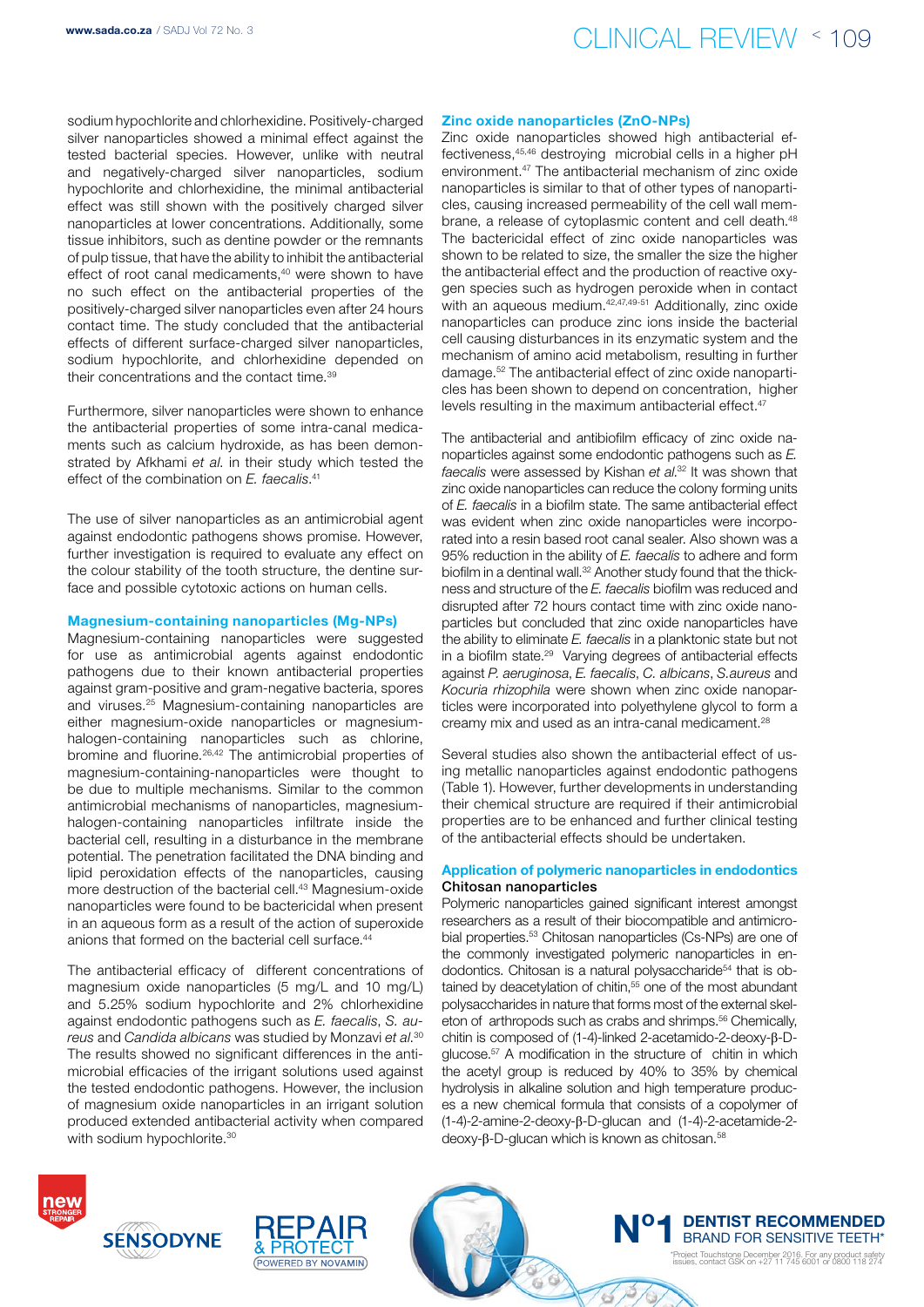# 110 <sup>&</sup>gt; clinical review

| Table 2: Summary of studies that evaluated the antimicrobial effect of chitosan nanoparticles against some endodontic pathogens |                                                     |                                                                                                                                 |                                                                                                                                                                                                                                                                                                       |  |  |
|---------------------------------------------------------------------------------------------------------------------------------|-----------------------------------------------------|---------------------------------------------------------------------------------------------------------------------------------|-------------------------------------------------------------------------------------------------------------------------------------------------------------------------------------------------------------------------------------------------------------------------------------------------------|--|--|
| Authors/year                                                                                                                    | Microorganism<br>tested                             | <b>Test mechanism</b>                                                                                                           | <b>Findings</b>                                                                                                                                                                                                                                                                                       |  |  |
| Kishan et al (2008)<br>Shertha et al<br>(2010)                                                                                  | E. faecalis in a biofilm<br>and a planktonic state  | As an irrigant solution and<br>when added to a zinc oxide<br>based sealer                                                       | Complete elimination in planktonic state and signifi-<br>cant reduction against E. faecalis in a biofilm state                                                                                                                                                                                        |  |  |
| Shertha and<br>Kishen (2014a)                                                                                                   | E. faecalis in planktonic<br>and biofilm state      | Using photodynamic therapy<br>by incorporating rose bengal<br>in chitosan nanoparticles in the<br>presence of tissue inhibitors | Complete elimination of E. faecalis with chitosan<br>nanoparticle rose bengal mixture in the absence of<br>tissue inhibitors<br>Presence of tissue inhibitors delayed the antibacterial<br>action up to 24 hours<br>Pulp tissue remnant and bovine serum albumin had<br>the highest inhibitory effect |  |  |
| Shertha and<br>Kishen (2014b)                                                                                                   | S. Oralis, P. intermedia,<br>A. naeslundii biofilms | Photodynamic therapy<br>using rose bengal chitosan<br>nanoparticle                                                              | Photodynamic therapy using rose bengal chitosan<br>nanoparticle can eliminate the tested microorganisms                                                                                                                                                                                               |  |  |
| DaSilva (2013)                                                                                                                  | E.faecalis biofilm                                  | Chitosan nanoparticles<br>incorporated with zinc oxide<br>eugenol sealer                                                        | The mixture inhibits E, faecalis biofilm formation                                                                                                                                                                                                                                                    |  |  |

Although the antimicrobial efficacy of chitosan was assessed by several investigators, the antibacterial mechanism of chitosan has not yet been fully clarified. Several hypotheses have been postulated, based on its cationic nature.59 Chitosan with low molecular weight was considered to have the ability to penetrate the bacterial cell membrane and then to bind to the DNA, inhibiting its transcription and mRNA synthesis, while chitosan with high molecular weight was surmised to bind to the negatively charged components of the bacterial cell wall, forming an impermeable layer and blocking transportation into the cell.60 Another alternative hypothesis for the antibacterial mechanism of chitosan is thought to be as a result of its ability to bind to the negatively charged bacterial cell membrane, increasing its permeability and ultimately resulting in leaking of the cytoplasmic contents and bacterial cell death.61 Others postulated that as chitosan has the ability to chelate metals microbial growth was inhibited by reducing enzyme activity through metal chelation.<sup>62</sup>

In endodontics, the use of chitosan nanoparticles as an antimicrobial agent was investigated against some endodontic pathogens (Table 3). Kishan *et al*. 32 and Shertha *et al*. 29 showed that chitosan nanoparticles can completely eliminate *E. faecalis* pathogens present in a planktonic state, and can cause a significant reduction of bacteria in the biofilm state.<sup>29, 32</sup>

Chitosan nanoparticles can be used as a drug carrier.<sup>59</sup> This property was utilized by Shertha and Kishan by conjugating a photosensitizer material (rose bengal) to the chitosan structure and then evaluating its antimicrobial property against biofilms of *E. faecalis*, *Streptococcus oralis*, *Prevotella. intermedia*, and *Actinomyces naeslundi*. 63 They showed that such a conjugation can destroy the bacterial cell membrane of the tested bacterial species and then can penetrate deep into the biofilm structure of the tested species reducing the biofilm thickness and the number of microbial cells.<sup>63</sup>

The presence of some tissue factors such as dentine powder, dentine matrix and remnants of pulp tissue within the root canal system was shown to inhibit the antimicrobial properties of some endodontic disinfectants.64,65 The effect of these tissue factors was evaluated by Shertha and Kishan against the antimicrobial properties of synthesized chitosan nanoparticles conjugated with rose bengal as photosensitizer.<sup>66</sup> Remnants of bacterial tissue and dentine powder reduced the antibacterial efficacy of the conjugated solution in the first few hours. However, complete elimination of the tested bacteria before and after application of low energy photodynamic light was shown after 24 hours.<sup>66</sup>

Chitosan nanoparticles were incorporated into a zincoxide eugenol based sealer and were assessed for their antibacterial effect against *E. faecalis* biofilm on bovine root dentine treated by phosphorylated chitosan, chitosan conjugated with rose bengal and a combination of phosphorylated chitosan and chitosan conjugated with rose bengal, respectively. There was an inhibition of *E. faecalis* biofilm formation, the degree of inhibitory effects varying with the different treatment solutions used.<sup>67</sup>

# Bioactive glass nanoparticles

 $\mathbb Z$ 

In 1971 a new material with antibacterial properties and that can bond to the bone structure was developed. The developed material consisted of 45%  $SiO_2$ , 24%  $Na_2O$ , 24.5% CaO and 6%  $P_2O_5$  and was named Bioglass.<sup>68</sup> The antimicrobial property of bioactive glass material was shown to be through its ability to: [i] release its ions when it came into contact with an aqueous medium, [ii] increase the surrounding pH [iii] increase the osmotic pressure around the bacterial cell causing inhibition of bacterial growth and [iv] to precipitate calcium and phosphate ions in the bacterial cell membrane, disturbing its functions.<sup>69</sup> The use of 45S5 bioactive glass nanoparticles was found to produce better antibacterial effects against *E. faecalis* than micro-sized bioactive glass particles.<sup>70</sup> However,





**N° 1 DENTIST RECOMMENDED**<br>BRAND FOR SENSITIVE TEETH\* \*Project Touchstone December 2016. For any product safety issues, contact GSK on +27 11 745 6001 or 0800 118 274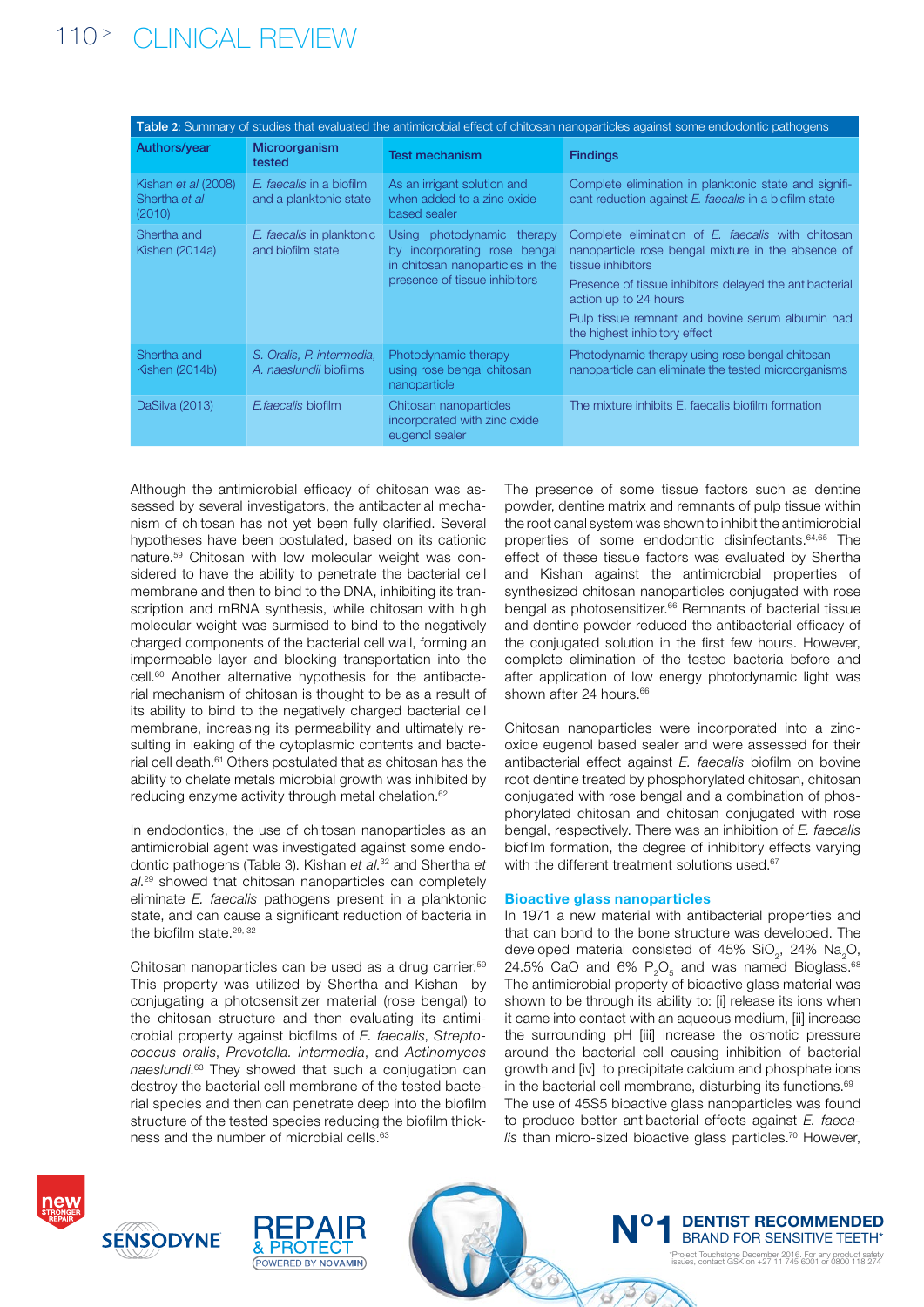Zehnder *et al* showed that calcium hydroxide is more effective than 20 – 60 nm sized bioactive glass nanoparticles against *E. faecalis*. 71

The use of bioactive glass nanoparticles as an antimicrobial agent as a replacement for the commonly used endodontic disinfectants is still an area of controversy as a result of the variation in results obtained by different studies regarding their efficacy against endodontic pathogens. More studies after further improvement in the synthesis of bioactive glass nanoparticles are needed.

# **DISCUSSION**

The large number of nanoparticle materials available today provide multiple choices for their use in in the medical field. Current endodontic research is focused on evaluating the antimicrobial properties of some nanoparticles as new agents against endodontic pathogens. Available studies show that there is promise in the use of different types of nanoparticles as antimicrobial agents especially against persistent endodontic pathogens such as *E. faecalis*. Whilst it appears that some of the shortcomings, of traditional root canal irrigants and medicaments can be overcome, more *in-vitro* and *in-vivo* studies are needed to evaluate which nanoparticles are more appropriate for use as a root canal irrigant solution, intra-canal medicament, or even bioactive root canal filling material, which is still an area of further investigation. Also, the antimicrobial effects of the nanoparticles need to be tested against a large variety of persistent endodontic pathogens. Indeed, more studies are needed to evaluate the biocompatibility, safety, cost and ease of use of these innovative materials.

#### References

- 1. Bhardwaj A, Bhardwaj A, Misuriya A, Maroli S, Manjula S, Singh AK. Nanotechnology in dentistry: Present and future. Journal of International Oral Health 2014;6:121.
- 2. Feynman RP. There's plenty of room at the bottom. Engineering and Science. 1960;23:22-36.
- 3. Sanchez F, Sobolev K. Nanotechnology in concrete–a review. Construction and Building Materials 2010;24:2060-71.
- 4. Commission E. Commission Recommendation of 18 October 2011 On The Definition of Nanomaterial (2011/696/EU). Official Journal of the European Communities: Legis 2011.
- 5. Tiwari JN, Tiwari RN, Kim KS. Zero-dimensional, one-dimensional, two-dimensional and three-dimensional nanostructured materials for advanced electrochemical energy devices. Progress in Materials Science 2012;57:724-803.
- 6. Mantri SS, Mantri SP. The nano era in dentistry. Journal of Natural Science, Biology, and Medicine 2013;4:39.
- 7. Neel EAA, Bozec L, Perez RA, Kim H-W, Knowles JC. Nanotechnology in dentistry: prevention, diagnosis, and therapy. International Journal of Nanomedicine 2015;10:6371.
- 8. Kakehashi S, Stanley HR, Fitzgerald RJ. The effects of surgical exposures of dental pulps in germ-free and conventional laboratory rats. Oral Surgery, Oral Medicine, Oral Pathology 1965;20:340-9.
- Sundqvist G. Figdor D. Life as an endodontic pathogen. Endodontic Topics 2003;6:3-28.
- 10. Gomes BPFA, Pinheiro ET, Gadê-Neto CR, *et al*. Microbiological examination of infected dental root canals. Oral Microbiology & Immunology 2004;19:71-6.
- 11. Jhajharia K, Parolia A, Vikram Shetty K, Mehta LK. Biofilm in

endodontics: a review. Journal of International Society of Preventive & Community Dentistry 2015;5:1-12.

- 12. Siqueira JF, Rôças IN, Ricucci D. Biofilms in endodontic infection. Endodontic Topics 2010;22:33-49.
- 13. Ramachandran Nair PN. Light and electron microscopic studies of root canal flora and periapical lesions. Journal of Endodontics 1987;13:29-39.
- 14. Mohammadi Z, Palazzi F, Giardino L, Shalavi S. Microbial biofilms in endodontic infections: an update review. Biomedical Journal 2013;36:59.
- 15. Kokare C, Chakraborty S, Khopade A, Mahadik K. Biofilm: Importance and applications. Indian Journal of Biotechnology 2009;8:159-68.
- 16. Flemming H-C, Wingender J. The biofilm matrix. Nature Reviews Microbiology 2010;8:623-33.
- 17. Tronstad L, Sunde PT. The evolving new understanding of endodontic infections. Endodontic Topics 2003;6:57-77.
- 18. Siqueira JF, Rôças IN. Present status and future directions in endodontic microbiology. Endodontic Topics 2014;30:3-22.
- 19. Kolenbrander PE, Palmer RJ, Periasamy S, Jakubovics NS. Oral multispecies biofilm development and the key role of cell– cell distance. Nature Reviews Microbiology 2010;8:471-80.
- 20. Kishen A. Advanced therapeutic options for endodontic biofilms. Endodontic Topics 2010;22:99-123.
- 21. Costerton JW, Stewart PS, Greenberg EP. Bacterial biofilms: a common cause of persistent infections. Science 1999;284:1318-22.
- 22. Beloin C, Valle J, Latour-Lambert P, *et al*. Global impact of mature biofilm lifestyle on Escherichia coli K12 gene expression. Molecular Microbiology 2004;51:659-74.
- 23. Sauer K, Camper AK, Ehrlich GD, Costerton JW, Davies DG. *Pseudomonas aruginosa* displays multiple phenotypes during development as a biofilm. Journal of Bacteriology 2002;184:1140-54.
- 24. Seil JT, Webster TJ. Antimicrobial applications of nanotechnology: methods and literature. International Journal of Nanomedicine 2012;7:2767.
- 25. Beyth N, Houri-Haddad Y, Domb A, Khan W, Hazan R. Alternative antimicrobial approach: nano-antimicrobial materials. Evidence-Based Complementary and Alternative Medicine 2015;2015:16.
- 26. Pelgrift RY, Friedman AJ. Nanotechnology as a therapeutic tool to combat microbial resistance. Advanced Drug Delivery Reviews 2013;65:1803-15.
- 27. Valko M, Leibfritz D, Moncol J, Cronin MT, Mazur M, Telser J. Free radicals and antioxidants in normal physiological functions and human disease. The International Journal of Biochemistry & Cell Biology 2007;39:44-84.
- 28. Guerreiro-Tanomaru JM, Figueiredo Pereira K, Almeida Nascimento C, Basso Bernardi MI, Tanomaru-Filho M. Use of nanoparticulate zinc oxide as intracanal medication in endodontics: ph and antimicrobial activity. Acta Odontológica LatinoAmericana 2013;26:167-72.
- 29. Shrestha A, Zhilong S, Gee NK, Kishen A. Nanoparticulates for antibiofilm treatment and effect of aging on its antibacterial activity. Journal of Endodontics 2010;36:1030-5.
- 30. Monzavi A, Eshraghi S, Hashemian R, Momen-Heravi F. *In vitro* and *ex vivo* antimicrobial efficacy of nano-MgO in the elimination of endodontic pathogens. Clinical Oral Investigations 2015;19:349-56.
- 31. Wu D, Fan W, Kishen A, Gutmann JL, Fan B. Evaluation of the antibacterial efficacy of silver nanoparticles against *Enterococcus faecalis* biofilm. Journal of Endodontics 2014;40:285-90.
- 32. Kishen A, Shi Z, Shrestha A, Neoh KG. An investigation on the antibacterial and antibiofilm efficacy of cationic nanoparticulates for root canal disinfection. Journal of Endodontics 2008;34:1515-20.
- 33. Jose Ruben M, Jose Luis E, Alejandra C, *et al*. The bactericidal effect of silver nanoparticles. Nanotechnology 2005;16:2346.

**N°** 

326

**BO** 

**1 DENTIST RECOMMENDED**<br>BRAND FOR SENSITIVE TEETH\* \*Project Touchstone December 2016. For any product safety issues, contact GSK on +27 11 745 6001 or 0800 118 274